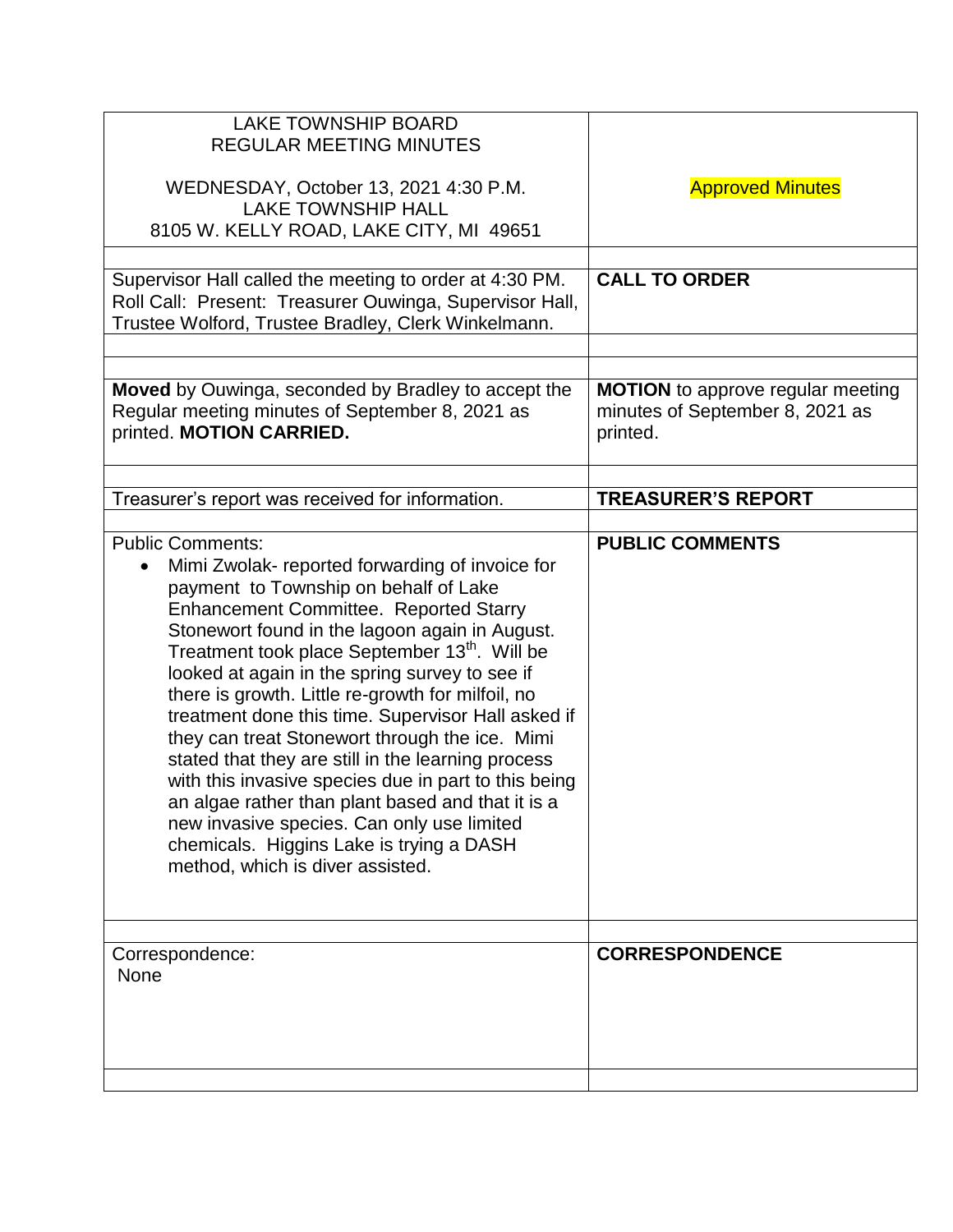| <b>Committee Reports:</b>                                                                       | <b>COMMITTEE REPORTS</b>                                                     |
|-------------------------------------------------------------------------------------------------|------------------------------------------------------------------------------|
| <b>1. Sewer #2 – Meeting Monday, October 11<sup>th</sup>.</b>                                   | Sewer #2                                                                     |
| Cleaning systems on Sapphire has started.                                                       |                                                                              |
| Tractor fixed. Ponds down to 7ft., when corn is                                                 |                                                                              |
| cut, they are hoping to lower pond levels further.                                              |                                                                              |
| Gordon Brown has resigned his position on the                                                   |                                                                              |
| Sewer Advisory Committee on behalf of Caldwell                                                  |                                                                              |
| Township. Caldwell looking for a replacement.                                                   |                                                                              |
| Bradley stated they were looking into getting                                                   |                                                                              |
| Gordon a plaque due to his service of 25 years.                                                 |                                                                              |
| Al is requesting a new computer, used daily,                                                    |                                                                              |
| about 7-8 years old. Retirement for 8 is about 4                                                |                                                                              |
| years away.                                                                                     |                                                                              |
|                                                                                                 |                                                                              |
| 2. Fire- Last meeting payroll was approved approx.                                              | <b>FIRE</b>                                                                  |
| \$16,000.00. Approved purchase of 3 800mghtz                                                    |                                                                              |
| radios for the ability to communicate with the                                                  |                                                                              |
| DNR and different agencies that have switched                                                   |                                                                              |
| over to this type of radio. Fire Dept is one of the                                             |                                                                              |
| last agencies to commit to switch over. Working                                                 |                                                                              |
| on a grant to help offset the cost of the new                                                   |                                                                              |
| radios. Purchasing new gear, a couple sets each                                                 |                                                                              |
| year approx \$6000.00 per set.                                                                  |                                                                              |
| 3. Roads-Supervisor Hall to meet with Kelly in                                                  | <b>ROADS</b>                                                                 |
| hopes to work on subdivisions.                                                                  |                                                                              |
|                                                                                                 |                                                                              |
|                                                                                                 |                                                                              |
|                                                                                                 |                                                                              |
| <b>Unfinished Business:</b>                                                                     |                                                                              |
| <b>Delinquent Sewer amounts:</b>                                                                | <b>APPROVED With CORRECTION</b>                                              |
| Lake Township - \$19,314.65                                                                     | \$17,890.67                                                                  |
| City of Lake City- \$2,402.35                                                                   |                                                                              |
| <b>MOVED</b> by Wolford to approve delinquent                                                   | <b>MOTION</b> to approve Lake Township                                       |
| amounts to be turned over for tax collection.                                                   | \$19,314.65 and the City of Lake City<br>\$2,402.35 delinquent sewer amounts |
| Seconded by Bradley. MOTION CARRIED.                                                            | be turned over for tax collection.                                           |
| Lotan Rd Blight- Clerk Winkelmann reported that<br>we can move forward with court. If we want a |                                                                              |
|                                                                                                 |                                                                              |
| hearing, we need to hire an attorney. If we just<br>want payment, court needs a current copy of |                                                                              |
| blight ordinance. Court needs a legibale copy of                                                |                                                                              |
| citation. Terms need stated in ordinance.                                                       |                                                                              |
| Supervisor Hall looking into blight on Jennings                                                 |                                                                              |
| road, waiting on new building inspector to                                                      |                                                                              |
| assume position.                                                                                |                                                                              |
|                                                                                                 |                                                                              |
| Clerk Winkelmann reported receiving LC                                                          |                                                                              |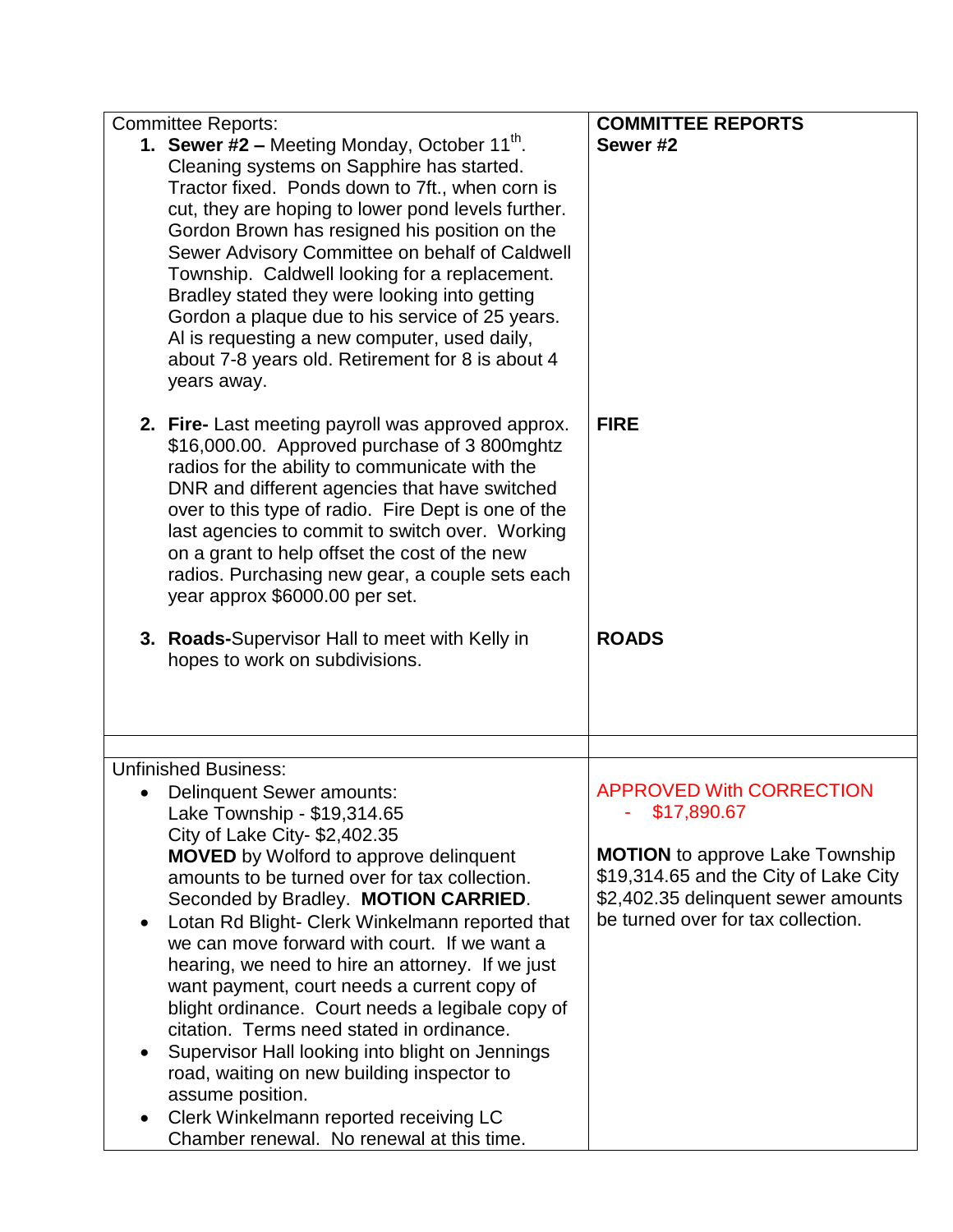| <b>New Business:</b>                                                                                                                                                                                                                                                                                                                                                                                                                                                                                                                                                                                                                                                                                                                                                                                                                                                                                                                                                                                                                                                                                                                                                                                                                                                                                                                                              |                                                                                                            |
|-------------------------------------------------------------------------------------------------------------------------------------------------------------------------------------------------------------------------------------------------------------------------------------------------------------------------------------------------------------------------------------------------------------------------------------------------------------------------------------------------------------------------------------------------------------------------------------------------------------------------------------------------------------------------------------------------------------------------------------------------------------------------------------------------------------------------------------------------------------------------------------------------------------------------------------------------------------------------------------------------------------------------------------------------------------------------------------------------------------------------------------------------------------------------------------------------------------------------------------------------------------------------------------------------------------------------------------------------------------------|------------------------------------------------------------------------------------------------------------|
| Ordinance officer pay – previously \$15.00 per<br>hour plus mileage. Uses own printer, paper,<br>vehicle & more one on one work done with<br>township residents. Hard to get enforcement<br>officers. MOTION by Ouwinga to pay \$25.00 per<br>hour plus federal mileage for Ordinance<br>Enforcement Officer pay. Seconded by<br>Winkelmann. MOTION CARRIED. Roll Call:<br>Yes- Hall, Wolford, Ouwinga, Winkelmann. No-0.<br>Abstain-Bradley.<br>Ouwinga reported phone call from a Patricia<br>$\bullet$<br>Smith wanting the board to know that she lives on<br>Rosted road and has concerns about speed and<br>loaded trucks. Ouwinga referred her to<br>Missaukee County Road Commission. Supervisor<br>Hall to communicate with Road Commission<br>regarding speed signs for Rosted road.<br>Sherriff dept paid \$40/hr by City of Lake City to<br>$\bullet$<br>enforce speeds through town.<br>Letter received by Wolford requesting to attend<br>$\bullet$<br>township board meetings and sewer advisory<br>meetings through zoom for medical purposes.<br>Request granted, followed MTA guidelines.<br>Delinquent Fire Runs- Copy of collection totals<br>presented to the board. Outstanding 2021<br>amounts: General public -\$3,700.00, Other -<br>\$1950.00, Consumers \$1,650.00. Previous to<br>2021 outstanding, some considered<br>uncollectable. | <b>MOTION</b> to pay Ordinance<br>Enforcement Officer \$25.00/hr plus<br>Federal mileage rate.             |
| Gary Vanna from Mc Bain called Rob regarding<br>fall cemetery clean-up. Lake Township to<br>contract with McBain Schools for \$2,500.00 for<br>general clean-up, wreath placement and<br>headstone cleaning. MOVED by Hall, Seconded<br>by Ouwinga. MOTION CARRIED. Roll Call:<br>Yes- Winkelmann, Bradley, Wolford, Hall,<br>Ouwinga. No-0. Absent-0.                                                                                                                                                                                                                                                                                                                                                                                                                                                                                                                                                                                                                                                                                                                                                                                                                                                                                                                                                                                                            | <b>MOTION</b> to contract with McBain<br>Schools in the amount of \$2500.00<br>for fall cemetery clean-up. |
| Motion by Ouwinga, seconded by Wolford to pay the                                                                                                                                                                                                                                                                                                                                                                                                                                                                                                                                                                                                                                                                                                                                                                                                                                                                                                                                                                                                                                                                                                                                                                                                                                                                                                                 | <b>MOTION</b> to pay township bills as                                                                     |
| township as printed. MOTION CARRIED. Roll Call:<br>Yes- Hall, Bradley, Winkelmann, Ouwinga, Wolford. No-<br>0. Absent-0.                                                                                                                                                                                                                                                                                                                                                                                                                                                                                                                                                                                                                                                                                                                                                                                                                                                                                                                                                                                                                                                                                                                                                                                                                                          | printed.                                                                                                   |
| Motion by Bradley, seconded by Wolford to pay sewer                                                                                                                                                                                                                                                                                                                                                                                                                                                                                                                                                                                                                                                                                                                                                                                                                                                                                                                                                                                                                                                                                                                                                                                                                                                                                                               | <b>MOTION</b> to pay sewer bills with                                                                      |
| bills with addition. CARRIED. Roll Call: Yes -<br>Winkelmann, Ouwinga, Hall, Bradley, Wolford. No-0.<br>Absent-0.                                                                                                                                                                                                                                                                                                                                                                                                                                                                                                                                                                                                                                                                                                                                                                                                                                                                                                                                                                                                                                                                                                                                                                                                                                                 | addition.                                                                                                  |